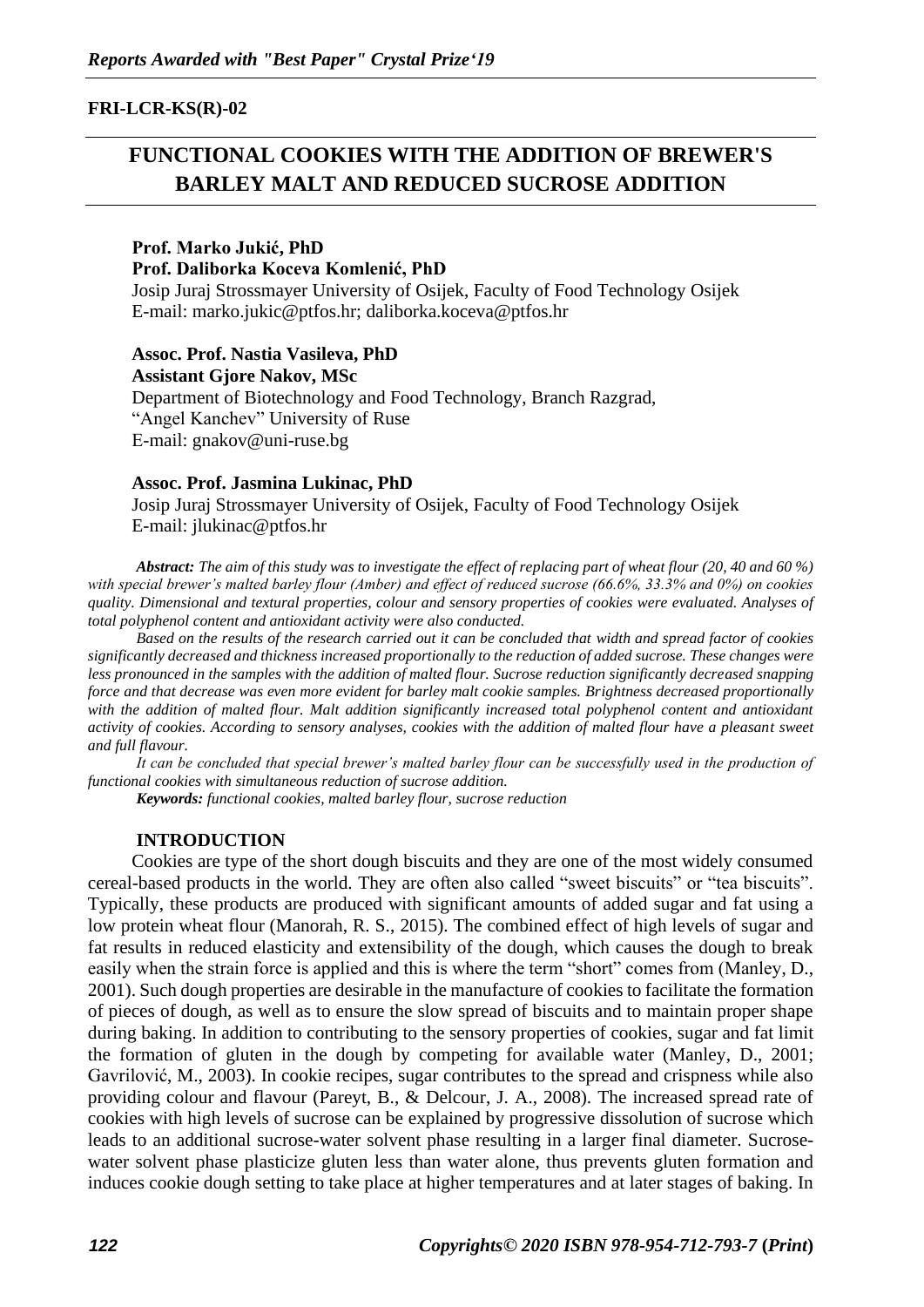this way it is impossible for gluten proteins to form a continuous matrix that prevents the biscuits from spreading (Pareyt, B., Brijs, K., & Delcour, J. A., 2009).

Unlike bakery products, cookies are products that allows use of higher levels of wheat flour substitutes, because of their properties that do not require gluten development and high degree of extensibility and elasticity of dough (Jukić, M., Lukinac, J., Čuljak, J., Pavlović, M., Šubarić, D., & Koceva Komlenić, D., 2019). Barley flour is often used as a partial substitute of wheat flour in the production of cereal-based products due to high levels of β-glucans, lignans, phenolic compounds and many essential vitamins and minerals. Nevertheless, there is a small number of investigations about the use of malted barley flour in food production. Usually, malted barley is used in the production of different beverages, mostly in beer production. Malt is produced in a malting process which causes different changes in the composition of barley and involves an extended enzymatic degradation of barley endosperm. Starch is being hydrolysed to the fermentable carbohydrates (Gupta, M., Abu-Ghannam, N., & Gallaghar, E., 2010), mainly to maltose, dextrins, maltotriose, glucose (Balcerek, M., Pielech-Przybylska, K., Dziekońska-Kubczak, U., Patelski, P., & Strąk, E., 2016). Furthermore, typical colour and flavour are developed as a result of Maillard reactions and caramelization during kilning or roasting stage of malting process. Moreover, some products of Maillard reactions and phenolic compounds contained in barley malt exhibits an increased antioxidant activity (Carvalho, D. O., Gonçalves, L. M., & Guido, L. F., 2016; Gupta, M., Abu‐Ghannam, N., & Gallaghar, E., 2010).

Dietary concerns due to high sucrose intake are associated with diabetes, obesity and dental disease (Pareyt, B., Brijs, K., & Delcour, J. A., 2009). Therefore, taking into account the fact that the malted barley flour contains its own sugars, the aim of this study was to investigate physical and sensory properties of cookies with the addition of brewer's malted barley flour as a partial substitute for wheat flour and sucrose.

## **EXPOSITION**

#### **Material and methods**

Commercial all-purpose plain white flour (Belje d.d. Beli Manastir, Croatia) and non-diastatic (not enzymatically active) brewer's barley malt "Amber" (Slavonija Slad d.o.o., Nova Gradiška, Croatia) were used in this research. Malted barley grains were grinded in IKA MF 10 Mill (Werke GmbH and Co. KG, Germany). Other ingredients for cookie production were shortening (Zvijezda d.d., Zagreb, Croatia), dextrose, sucrose, sodium chloride (NaCl) and sodium bicarbonate (NaHCO<sub>3</sub>) from a local market.

Cookies were produced according to the AACC Method 10-50.05 by replacing part of wheat flour (20, 40 and 60 %) with the special brewer's malted barley flour (Amber) and with reduced sucrose addition (66.6%, 33.3% and 0%). Control sample without addition of malted flour and with 100 % sucrose (according to standard method) was also produced (AACC Approved Methods 2010). Cookies were prepared in triplicate batches. The exact recipe is given in Table 1. Dimensional properties (width, height and spread factor) of cookie samples was also determined according to the AACC Method 10-50.05. Baked cookie samples are presented in Figure 1.

The textural properties of cookies were evaluated using a TA.XT2i Texture Analyzer (Stable Microsystems Ltd., Surrey, UK) with Texture Expert™ software 24 hours after baking. Three cookie samples from each batch were subjected to the three-point bend/break test and snapping force (N) was recorded. The distance between the two bottom supports was adjusted to 30 mm and the procedure was performed with the 92 mm knife blade at a test speed of 1 mm  $s^{-1}$  until the cracking point was achieved.

Colour was estimated with the use of chromameter Konica Minolta CR-400 and expressed as CIE*L\*a\*b\** coordinates. *L\** is the luminance or lightness component, which ranges from black  $(L=0)$  to white  $(L=100)$ , and parameters a<sup>\*</sup> (from green to red) and b<sup>\*</sup> (from blue to yellow) are the two chromatic components, which range from –128 to 127 (León, K., Mery, D., Pedreschi, F., & León, J., 2006).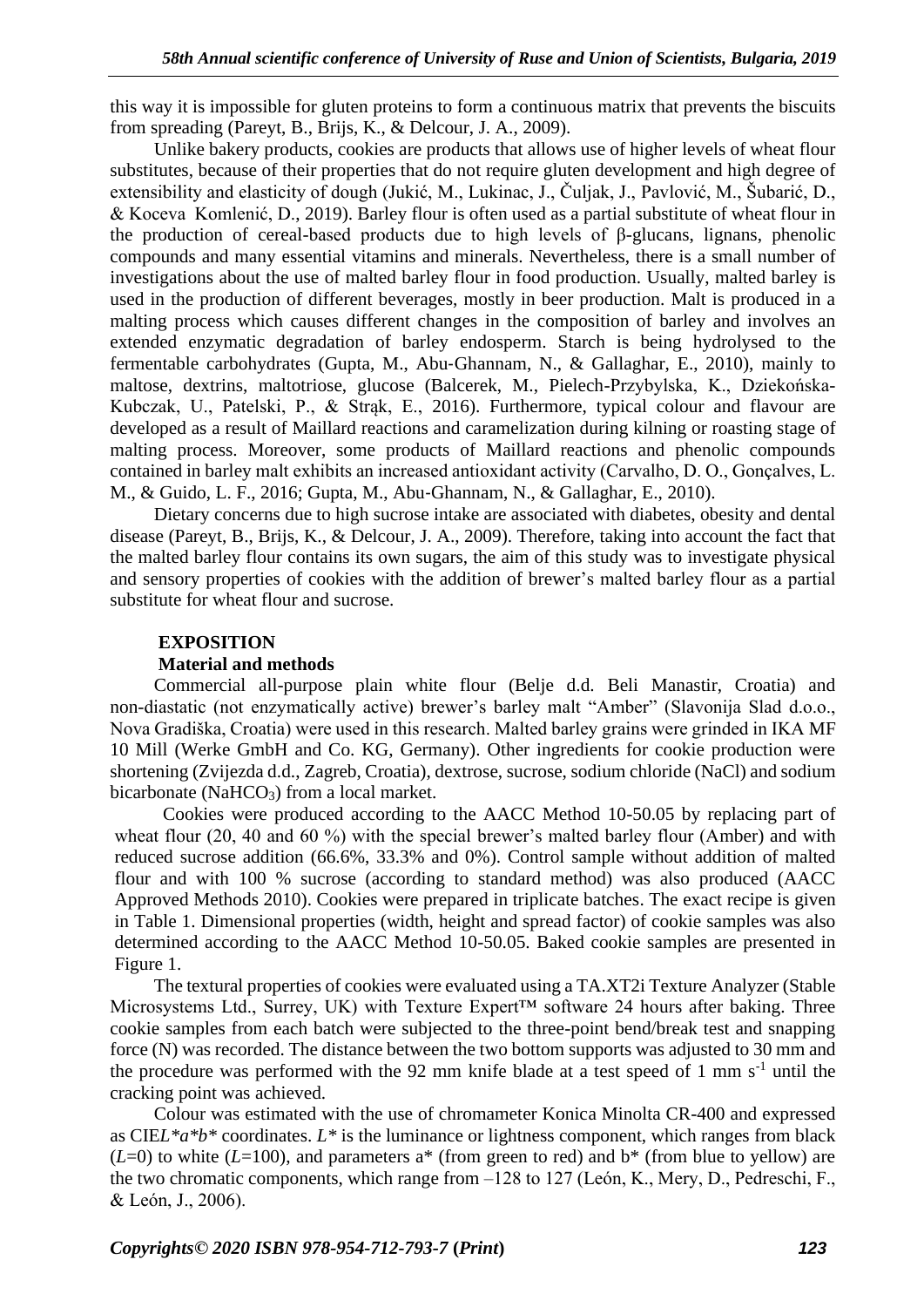Total phenolic content (TPC) was determined using the Folin–Ciocalteu reagent and the results were expressed in mg equivalent of gallic acid (GAE) per g dry weight. Antioxidant activity was determined using the DPPH radical-scavenging ability method.

The sensory evaluation was conducted according to the method of Yamsaengsung, R., Berghofer, E., & Schoenlechner, R., (2012) by a panel of nine trained examiners for colour, shape, structure, odour, texture, taste and overall acceptance. Panellists rated each sensory attribute by marking on the 10 cm line (from 0 cm – dislikes extremely to 10 cm – likes extremely).

Obtained experimental data was analysed by an analysis of variance (ANOVA) and Fisher's least significant difference (LSD), with significance defined at *p*<0.05. A statistical analysis was carried out with Statistica ver. 12.0 software (Stat Soft Inc. Tulsa, OK, USA).

| <b>Sample</b>         | $MBF*$                   | $WF^{**}$ | Sucrose***  | <b>Shortening</b> | <b>NaCl</b> | NaHCO <sub>3</sub> | $H_2O$ |
|-----------------------|--------------------------|-----------|-------------|-------------------|-------------|--------------------|--------|
| WF<br>Cookies         |                          | 100       | 58 (100 %)  | 28                | 0.8         |                    | ⇁      |
|                       |                          | 100       | 38 (66.6 %) | 28                | 0.8         |                    | 7      |
|                       | $\overline{\phantom{a}}$ | 100       | 19 (33.3 %) | 28                | 0.8         |                    | 7      |
|                       |                          | 100       | $- (0\% )$  | 28                | 0.8         |                    |        |
| ⋤<br>Cookies<br>MBF-W | 20                       | 80        | 38 (66.6 %) | 28                | 0.8         |                    | 7      |
|                       | 40                       | 60        | 19 (33.3 %) | 28                | 0.8         |                    | 7      |
|                       | 60                       | 40        | $- (0\% )$  | 28                | 0.8         |                    | 7      |

Table 1. Cookies recipe formulation

\* MBF – Malted barley flour (Amber); \*\* WF – Wheat flour; \*\*\* Values in parentheses are percentages of sucrose of the standard recipe.



WF-Wheat flour; MBF-Malted barley flour Fig. 1. Baked cookie samples

## **RESULTS AND DISCUSSION**

The dimensional properties of cookie sample are presented in Figure 2. The most significant dimensional changes were in cookie width (diameter). Cookie width was proportionally decreased with the decreased sucrose addition, from 7.1 cm for the control sample to 5.4 for the wheat flour sample without sucrose addition. These results are in agreement with those obtained in the study conducted by Pareyt, B., Talhaoui, F., Kerckhofs, G., Brijs, K., Goesaert, H., Wevers, M., & Delcour, J. A., 2009. Compared to the wheat flour samples with a reduced sucrose addition,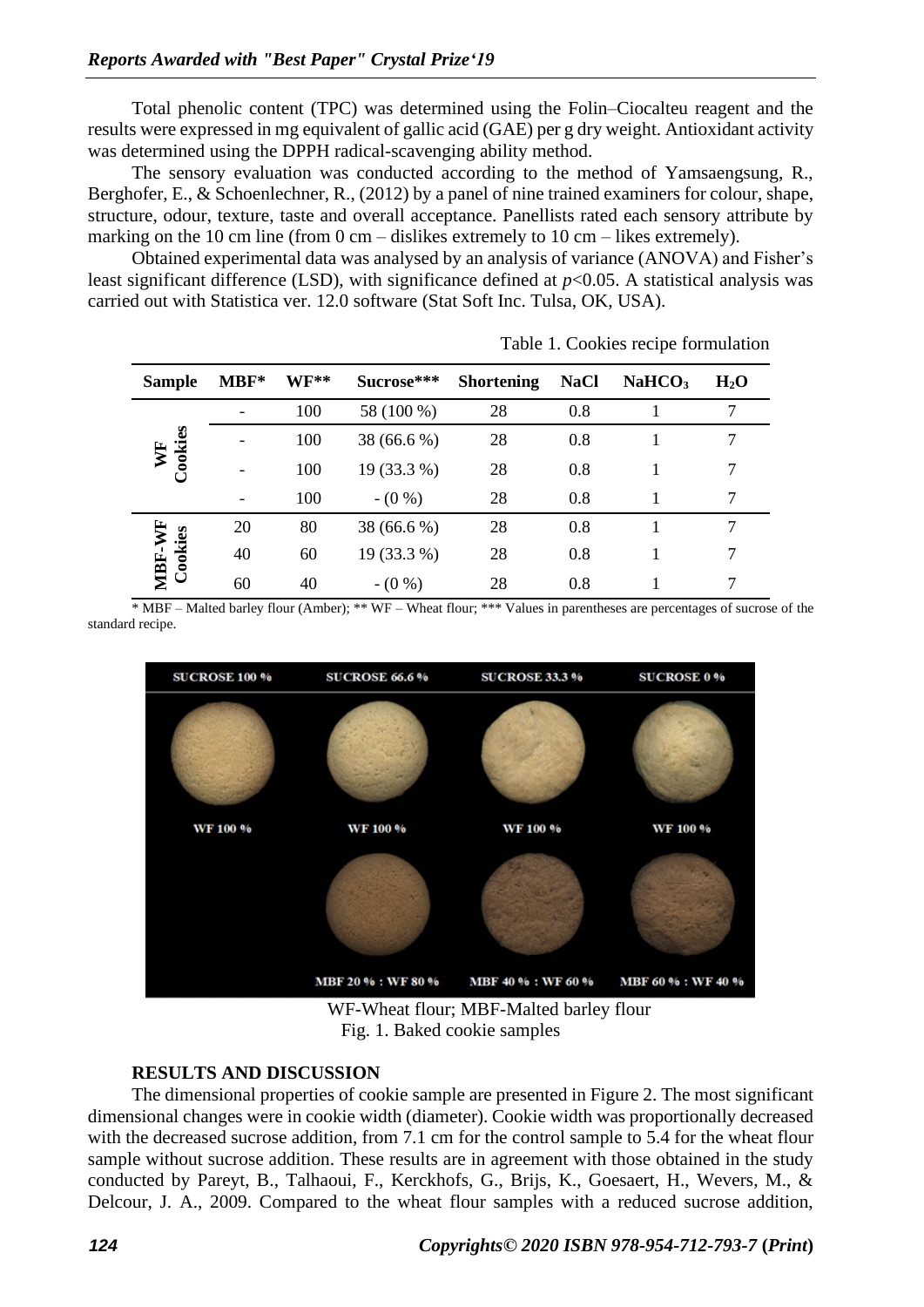samples with malted barley flour had significantly (*p*>0.05) higher diameters, from 6.0 cm for the sample with 20 % malted barley flour and 66.6 % sucrose to 5.7 cm for the sample with 60 % malted barley flour and without sucrose addition. Opposite effect was noticed for cookie thickness: reduced sucrose addition resulted in higher thickness of cookies. This was less expressed when malted flour was used. Consequently, spread factor (W/Tx10) was also decreased with a reduced sucrose addition, which was less pronounced when malted barley flour was used. These results can be explained by a larger formation of gluten in the samples with less sucrose, which prevents the cookie spreading.



Fig. 2. Dimensional properties of cookies

Data on the textural properties of biscuits is presented in Figure 3. Snapping force represents the force required to break the biscuit at certain distance and could be used to describe cookie flexibility and fracturability, as well as cookie hardness. Snapping force decreased with lower levels of added sucrose. Similar results was obtained in research of the role of sugar and fat in sugar-snap cookies (Pareyt, B., Talhaoui, F., Kerckhofs, G., Brijs, K., Goesaert, H., Wevers, M., & Delcour, J. A., 2009). The smallest snapping force was observed in samples with malted flour. A decreased snapping force of these samples points to a lower gluten content of composite flour, resulting in a reduced hardness and cohesiveness of cookies.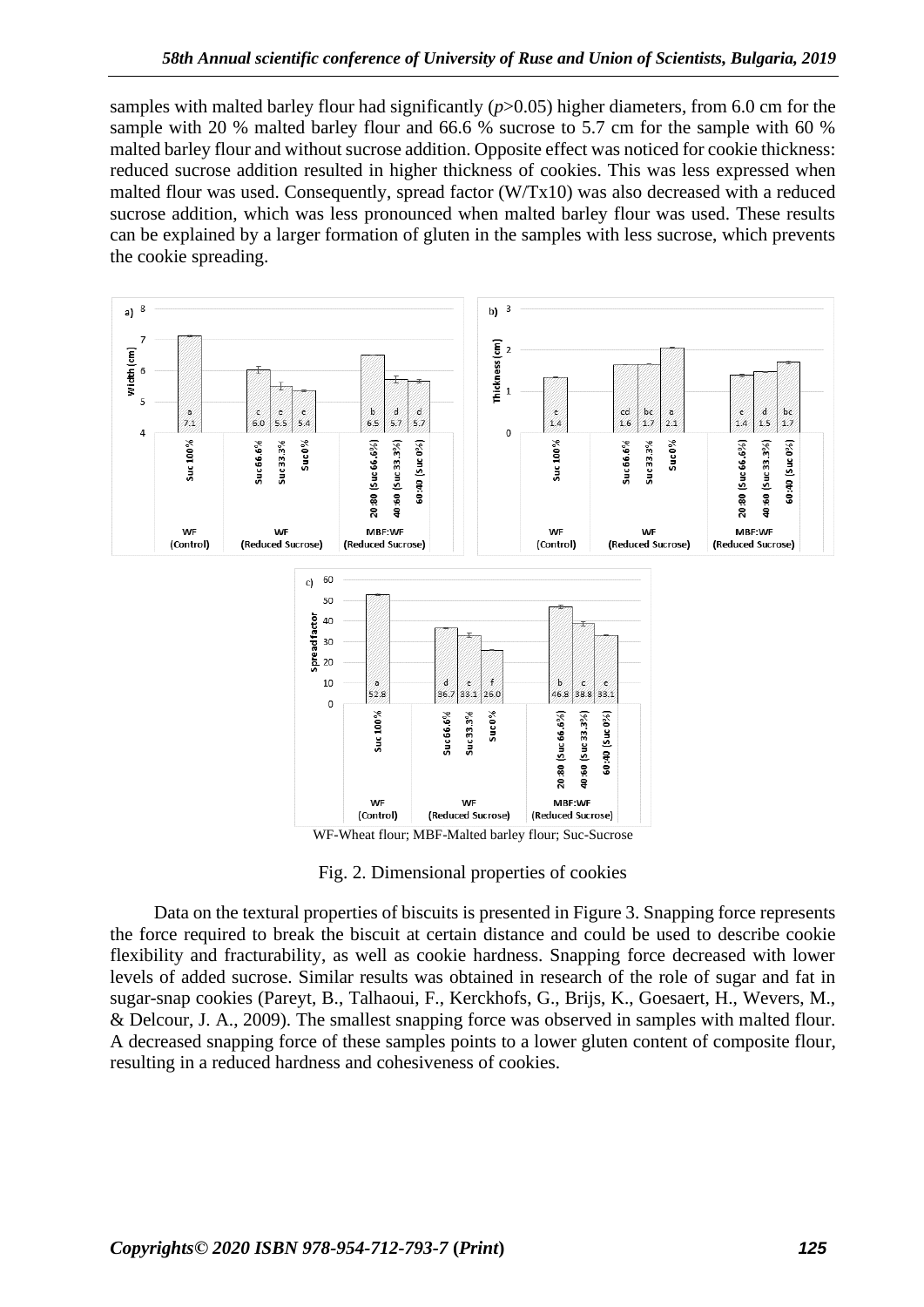

Fig. 3. Textural properties of cookies



Fig. 4. Results of colour determination

Sucrose is very important ingredient for colour formation of cookie throughout the caramelization and dextrinization processes taking place during baking. The results of the colour determination are depicted in the Figure 4. The lightness (*L\**) of the wheat flour cookies produced with different levels of sucrose showed a significant  $(p<0.05)$  increasing trend along with the increased reduction of sucrose addition. The increasing values of *L\** indicates the lighter colour of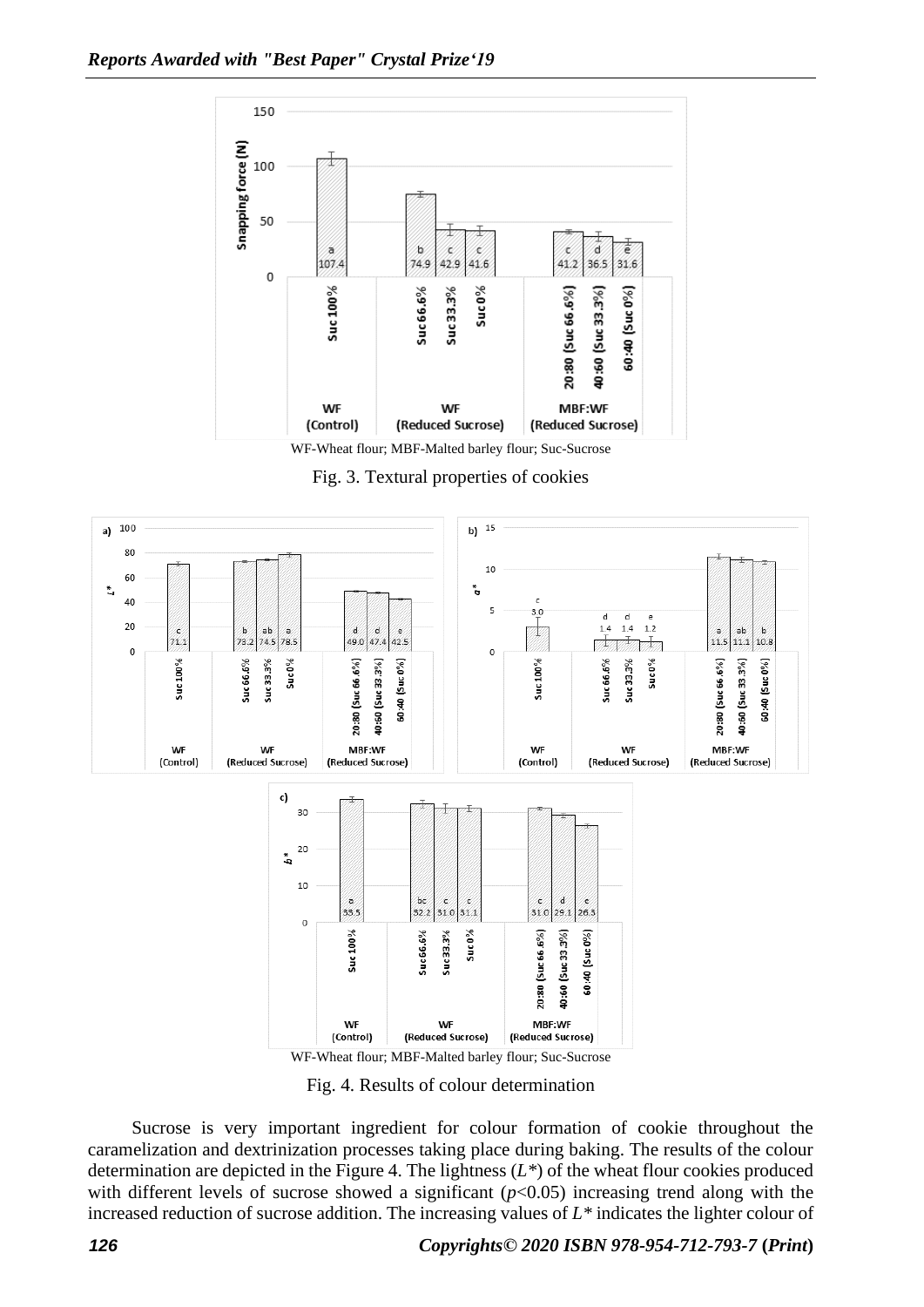samples with decreased levels of sucrose and the lightest sample (*L\**=78.5) was cookie without sucrose. Malted barley flour significantly decreased *L\** values due to an initially darker colour of malted flour, as well as due to an increase reducing sugar content that participate in Maillard reactions in which more intense colour develops. Samples with malted flour also showed higher *a\** values (more intensive red component) than corresponding wheat flour cookie samples. The wheat flour cookies had higher  $b^*$  values (more yellow colour component).



Fig. 5. Total phenolic content and antioxidant activity of cookie samples



Fig. 6. Results of sensory evaluation

Some products of Maillard reactions and phenolic compounds contained in barley malt exhibits an increased antioxidant activity (Carvalho, D. O., Gonçalves, L. M., & Guido, L. F., 2016; Gupta, M., Abu‐Ghannam, N., & Gallaghar, E., 2010). Results of the Total phenolic content (TPC) and Antioxidant activity (AOC) determination are presented in Figure 5. Malted barley flour significantly increased TPC and AOC of cookie samples. The highest values were determined in the sample with 60 % of malted flour, 8.0 mg GAE/g and 92.5 %DPPH for total phenolic content and antioxidant activity, respectively.

The results of sensory evaluation are shown in Figure 6. Sensory scores were highest for control sample. Very high scores was also obtained for cookies with 20 % malted barley flour and 66.6 % sucrose. Panellists has emphasized that this sample have a pleasant caramel-sweet and full flavour. Furthermore, unpleasant bitter taste was too prominent in samples with highest amount of malted barley flour. Similar findings were obtained in the research by Sharma,S., & Chopra R.,